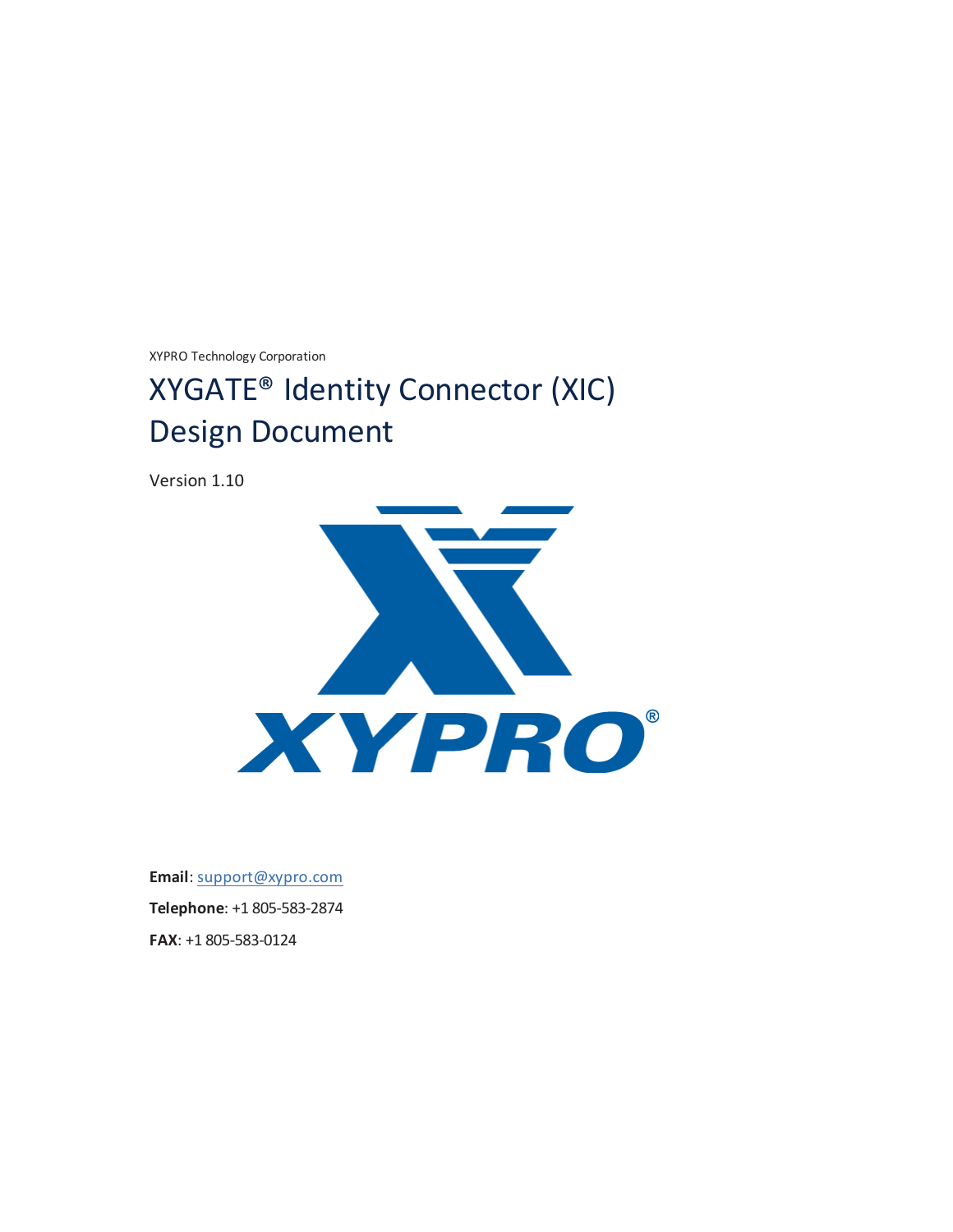### **XYGATE® Identity Connector1.10 Design Document**

Copyright 2018 XYPRO Technology Corporation. All rights reserved.

This document, as well as the software described in it, is furnished under a License Agreement or Non-Disclosure Agreement. The software may be used or copied only in accordance with the terms of the Agreement. Use of this manual constitutes acceptance of the terms of the Agreement. No part of this manual may be reproduced, stored in a retrieval system, or transmitted in any form or by any means, electronic or mechanical, including photocopying, recording, and translation to another programming language, for any purpose without the written permission of XYPRO Technology Corporation.

### **Trademarks**

XYGATE®, SecurityOne®, and XYPRO® are registered trademarks of XYPRO Technology Corporation. XYGATE® Configuration Manager™ (XCM), XYGATE® Encryption Library™ (XEL), XYGATE® Event Monitor™ (XEM), XYGATE® Key Management™ (XKM), XYGATE® Merged Audit® (XMA), XYGATE® Object Security™ (XOS), XYGATE® Audit Report Manager™ (XRM), XYGATE® Compliance Pro™ (XSW), XYGATE® Transaction Router™ (XTR), and XYGATE® User Authentication™ (XUA) are trademarks of XYPRO Technology Corporation.

All other brand or product names, trademarks or registered trademarks are acknowledged as the property of their respective owners

XYPRO Technology Corporation 4100 Guardian Street, Suite 100 Simi Valley, CA 93063 Telephone: +1 805-583-2874 Fax: +1 805-583-0124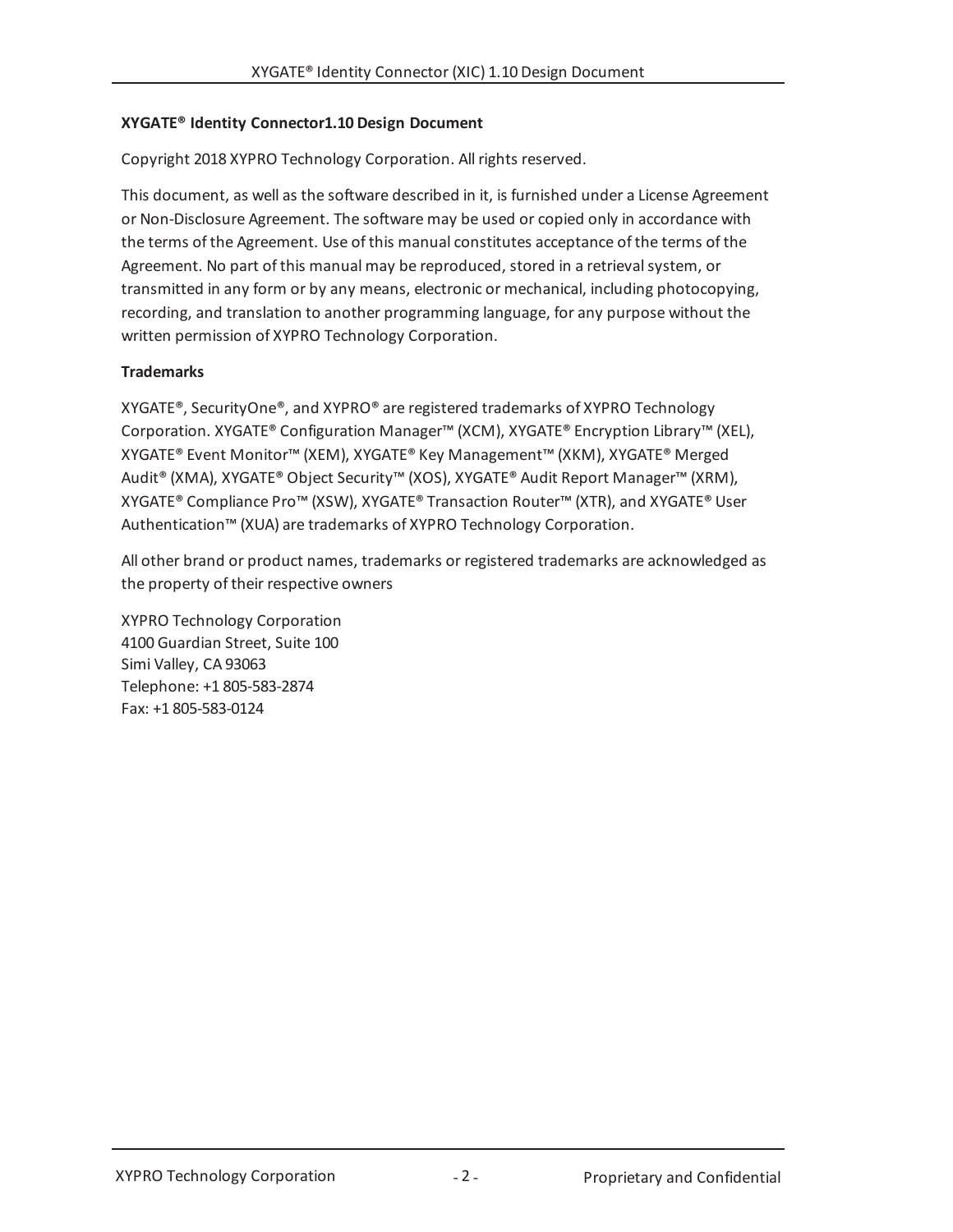## **Publication History**

| Software version | <b>Description</b>   | Date          |
|------------------|----------------------|---------------|
| 1.10             | Initial publication. | February 2018 |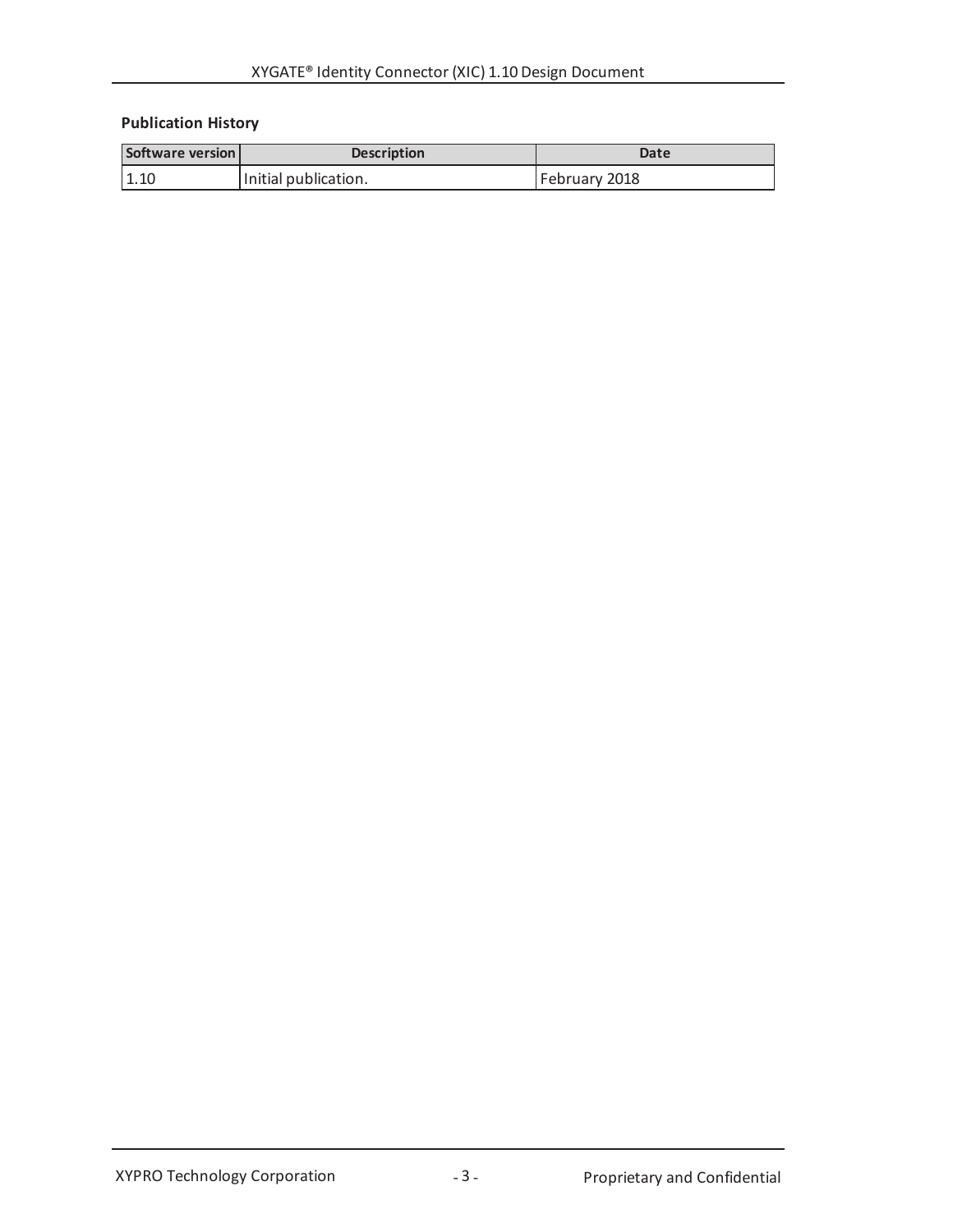# **Contents**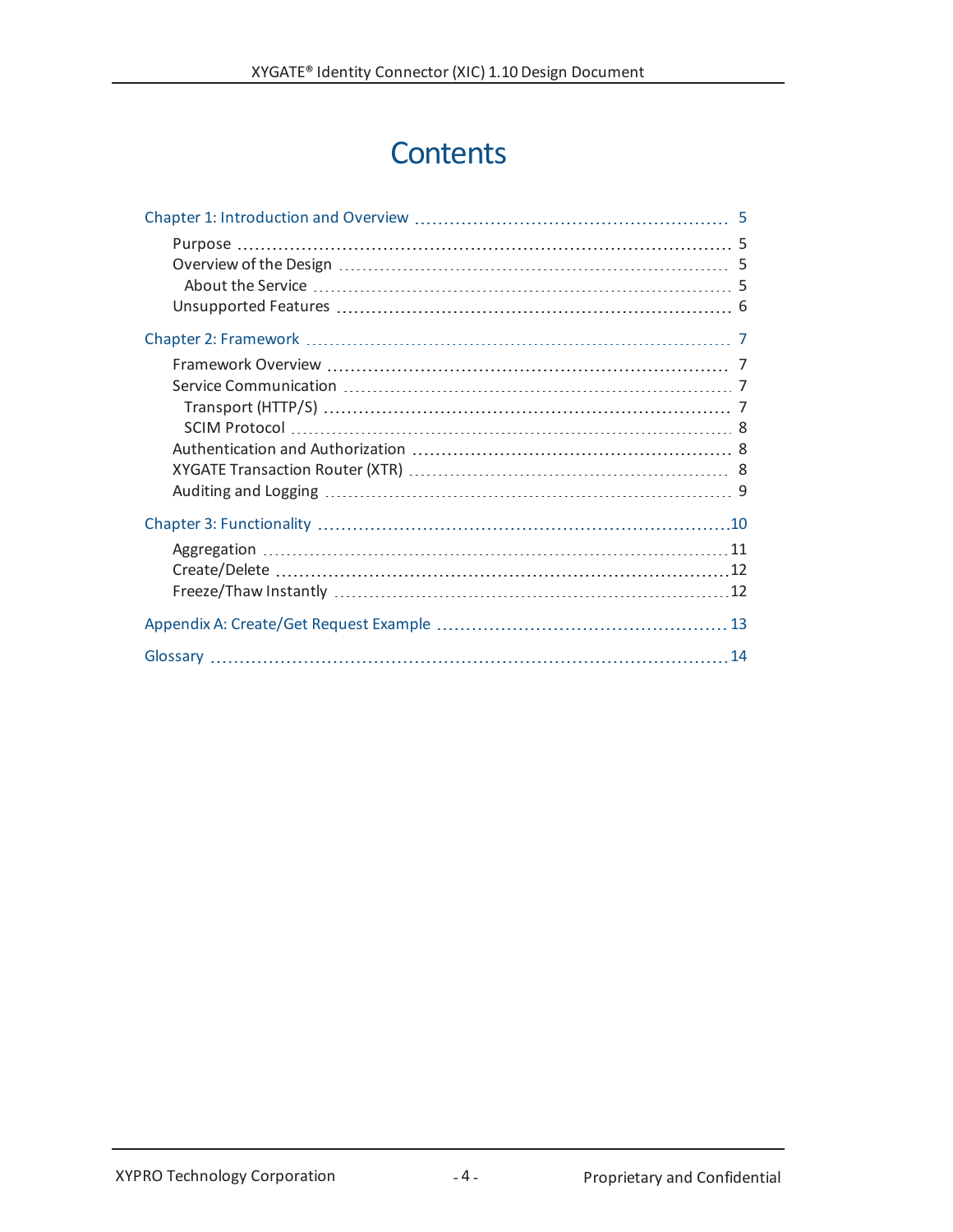# <span id="page-4-0"></span>Chapter 1: Introduction and Overview

## <span id="page-4-1"></span>Purpose

This document provides a high-level overview of the design and functionality of XYGATE Identity Connector (XIC).

# <span id="page-4-2"></span>Overview of the Design

XIC provides an easy way to integrate your HPE NonStop servers with your enterprise identity connector software. This allows for complete user governance, provisioning, and reconciliation of NonStop user accounts directly from your Identity and Access Management (IAM) system, such as SailPoint. Controlling access to a company's servers and applications are critical to security. Without centralized identity management, onboarding and offboarding employees becomes a manual process that is not only time consuming but introduces a security risk. XIC provides you with complete control over who has access to your NonStop servers from a single enterprise location.

## <span id="page-4-3"></span>About the Service

### *Service Communication*

XIC uses the standards for web services: HTTPS, JSON, and SSL. It adheres to the standardsbased SCIM 2.0 protocol for identity management. SailPoint IdentityIQ sends and receives requests over HTTPS. XYGATE Transaction Router (XTR), which provides a secure and efficient communications channel for task executions on HPE NonStop servers, filters validation, and execution ofrequests. With the service standards, the SCIM protocol, and XTR guarantee the entire request from start to finish is secure.

### *Authentication and Authorization*

Each request that comes in to XIC requires authentication through XTR before XIC executes a request. If XTR does not present valid credentials, the service will completely reject the request. Each request logs the user's username and the requested operation to the audit log to provide an audit of all requested XIC-supported endpoints.

## *Auditing and Logging*

XIC audits and logs all requests to the service. The auditing contains all information necessary to determine what actions were executed, by whom (username), when (date and time), and source (requester IP address). You can then incorporate this information into your enterprise Security Information and Event Management (SIEM) system.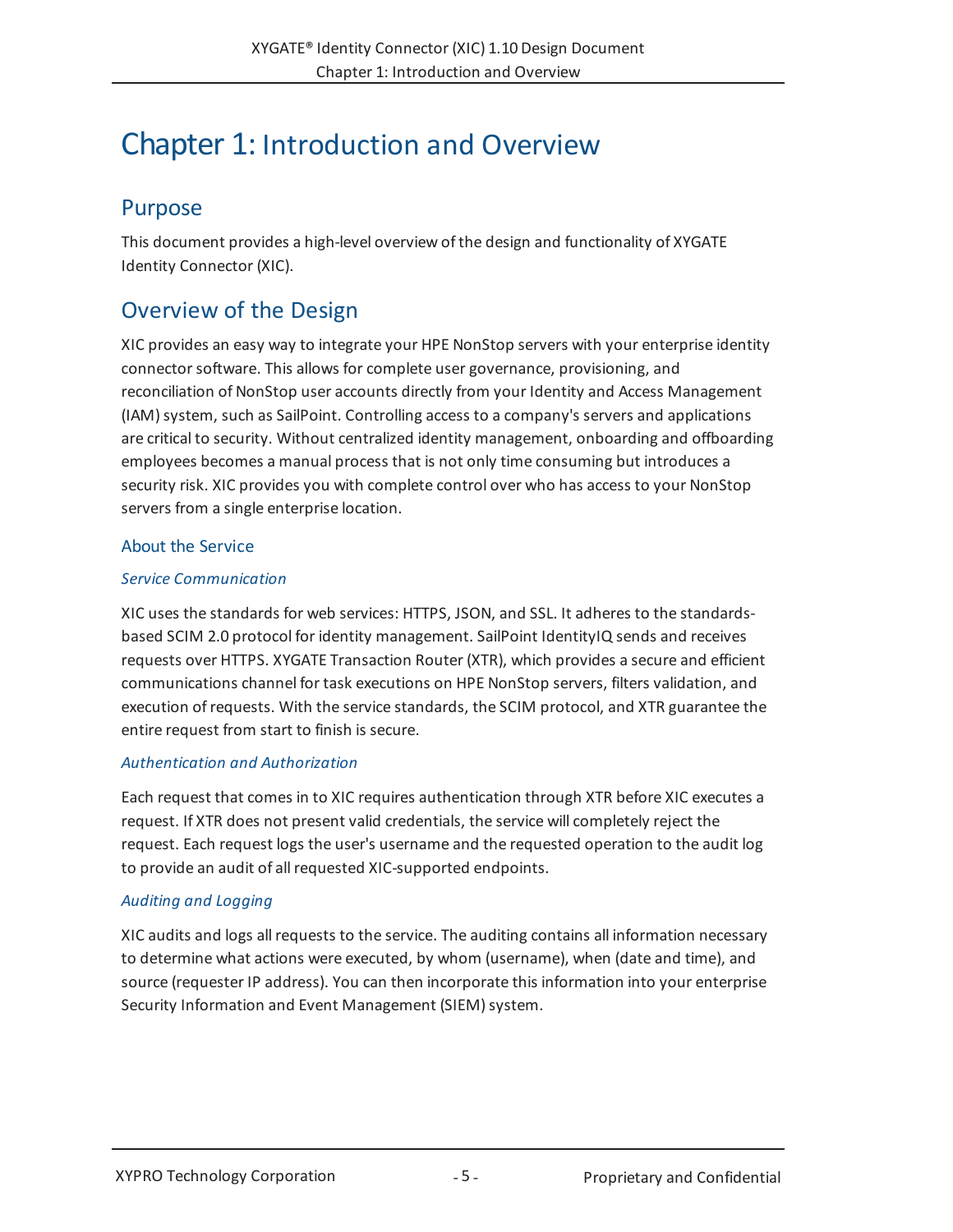The diagrams below depict the service and how it runs. SailPoint IdentityIQ and XIC package all data communicated between each other as JSON objects.

**Configuration #1:** *XIC running directly on the NonStop*



**Configuration #2** *XIC running directly on Windows*

**XIC** 



# <span id="page-5-0"></span>Unsupported Features

XIC does not support the following:

- @PATCH (updates to users) operations
- Group Resource
- Bulk operations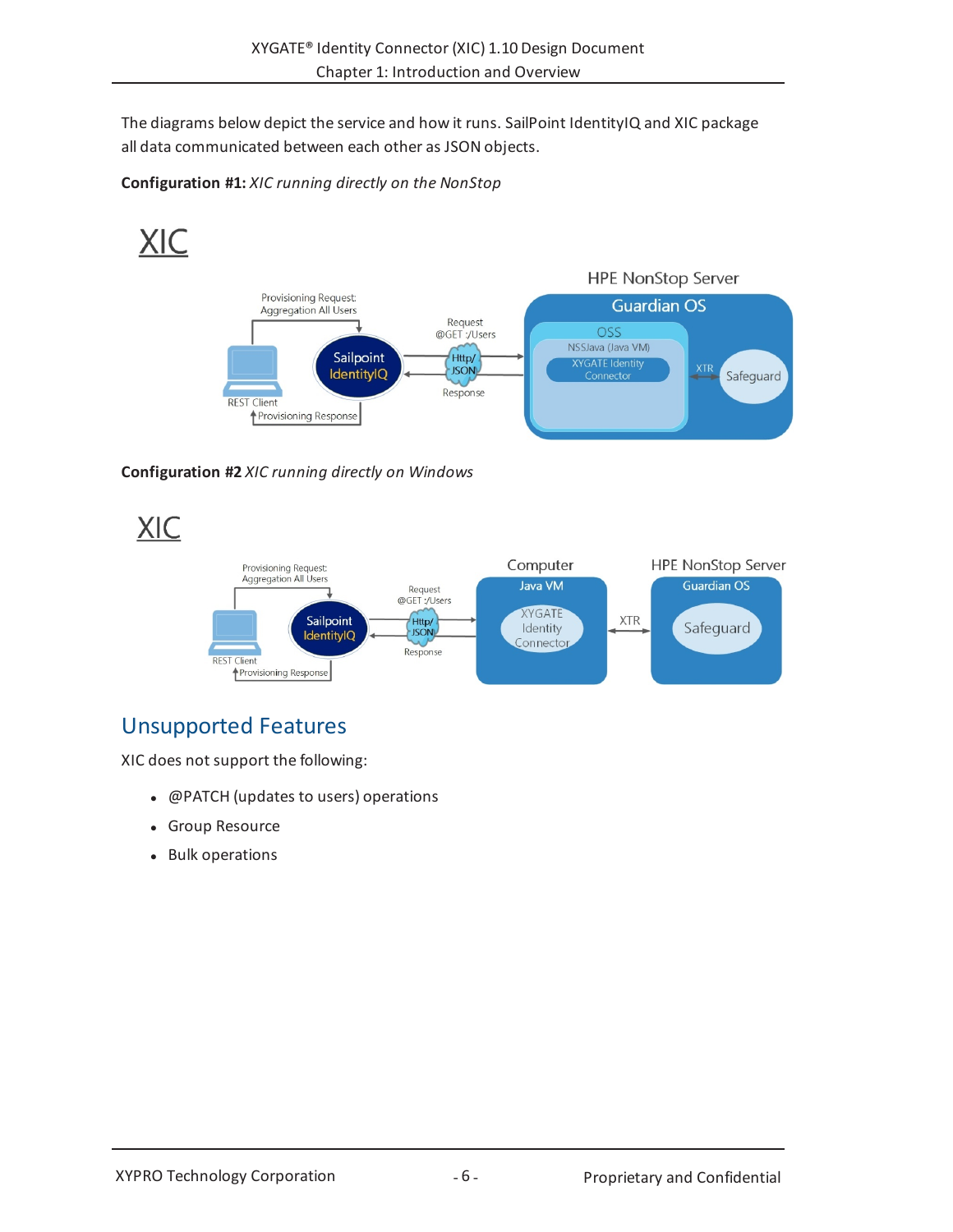# <span id="page-6-0"></span>Chapter 2: Framework

## <span id="page-6-1"></span>Framework Overview

XIC is built upon a flexible, highly scalable, and lightweight Java-based micro services framework (MSF4J) with container-based deployment. It provides high performance HTTP/HTTPS transports based on Netty 4.0. The user provisioning agent module is deployed as a SCIM 2.0 compliant server with extensions to support HPE NonStop server user attributes.

See the following diagram for a more in-depth look at the structure of XIC.



# <span id="page-6-2"></span>Service Communication

## <span id="page-6-3"></span>Transport (HTTP/S)

All communication from the web client application to the XIC web service occurs over HTTP or HTTPS transport protocol. HTTPS is configured in a YAML configuration file that is loaded by Netty at startup. As with any trusted secure communications, a valid keystore and a valid certificate are required.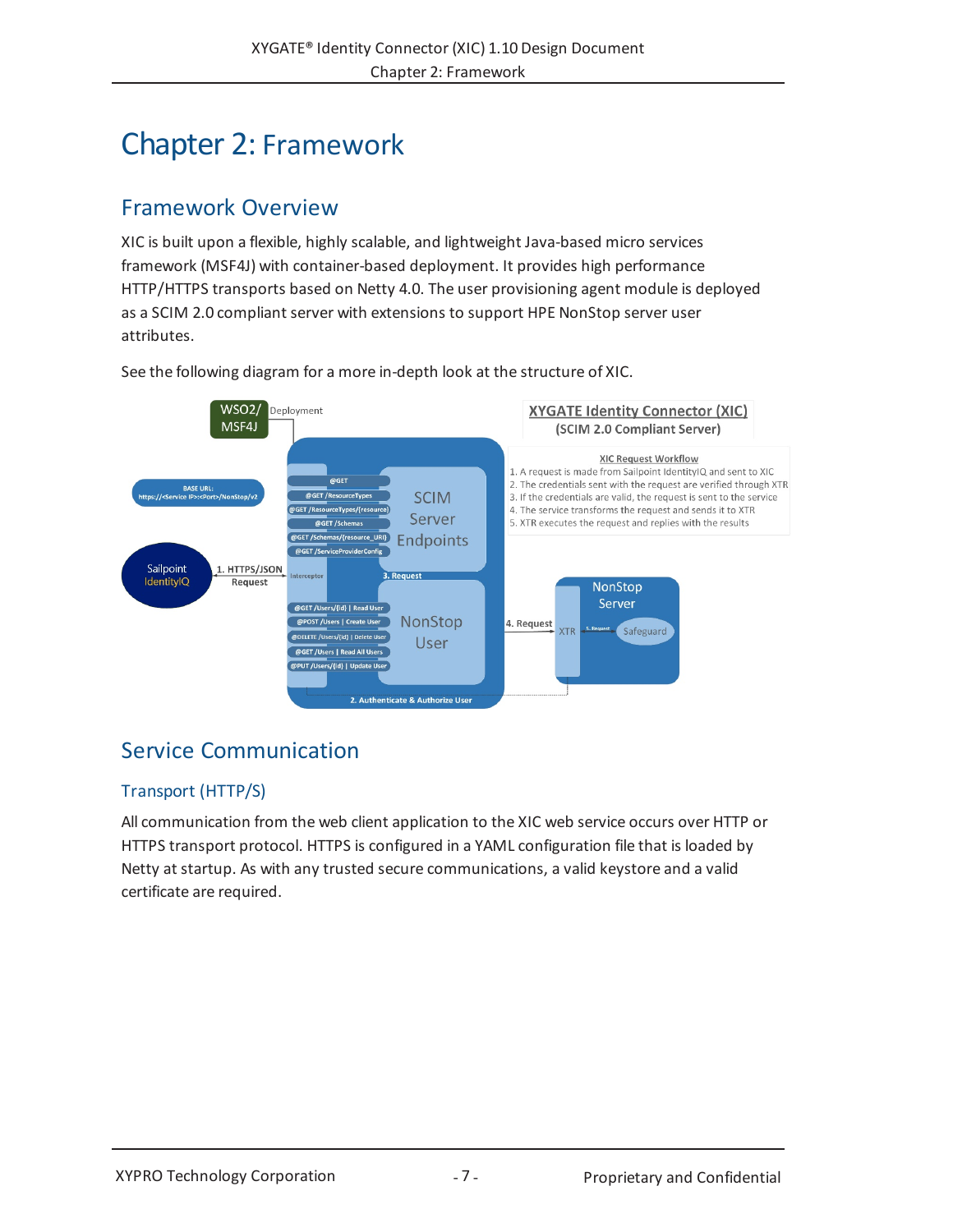## <span id="page-7-0"></span>SCIM Protocol

The System for Cross-domain Identity Management (SCIM) standard simplifies user management in the cloud by defining a schema for representing users and groups and a REST API for all the necessary CRUD operations. SCIM is a protocol that is based on HTTP [\(RFC7230](https://tools.ietf.org/html/rfc7230)). Along with HTTP headers and URLs, SCIM uses JSON [\(RFC7159](https://tools.ietf.org/html/rfc7159)) payloads to convey SCIM resources, as well as protocol-specific payload messages that convey request parameters and response information such as errors. Both resources and messages pass between XIC and SailPoint IdentityIQ in the form of JSON-based structures in the message body of an HTTP request or response. To identify this content, SCIM uses a media type of "application/scim+json".

The SCIM protocolspecifies well-known endpoints and HTTP methods for managing resources defined in the SCIM Core Schema document [\(RFC7643\)](https://tools.ietf.org/html/rfc7643). XIC supports the following endpoints.

| <b>HTTP Method</b> | <b>SCIM Usage</b>                                                                                                                                         |  |
|--------------------|-----------------------------------------------------------------------------------------------------------------------------------------------------------|--|
| <b>GET</b>         | Retrieves one or more complete or partial resources.                                                                                                      |  |
| <b>POST</b>        | Depending on the endpoint, creates new resources or creates a search<br>request                                                                           |  |
| <b>PUT</b>         | Modifies a resource by replacing existing attributes with a specified set of<br>replacement attributes (replace). Do NOT use PUT to create new resources. |  |
| <b>DELETE</b>      | Deletes a resource.                                                                                                                                       |  |

## <span id="page-7-1"></span>Authentication and Authorization

To ensure security for the service, every request made to the system must be valid and authenticated. XIC uses basic authentication but the credentials supplied by the SailPoint application must be a valid HPE NonStop user with security administration access rights.

# <span id="page-7-2"></span>XYGATE Transaction Router (XTR)

XTR is a framework that provides client applications with efficient communication and task executions on HPE NonStop servers. XTR implements a proprietary protocol for client/server communications. This protocol is based on messages over TCP sockets. Services provided are encryption, connection pooling, task management, authentication, and authorization for the HPE NonStop server.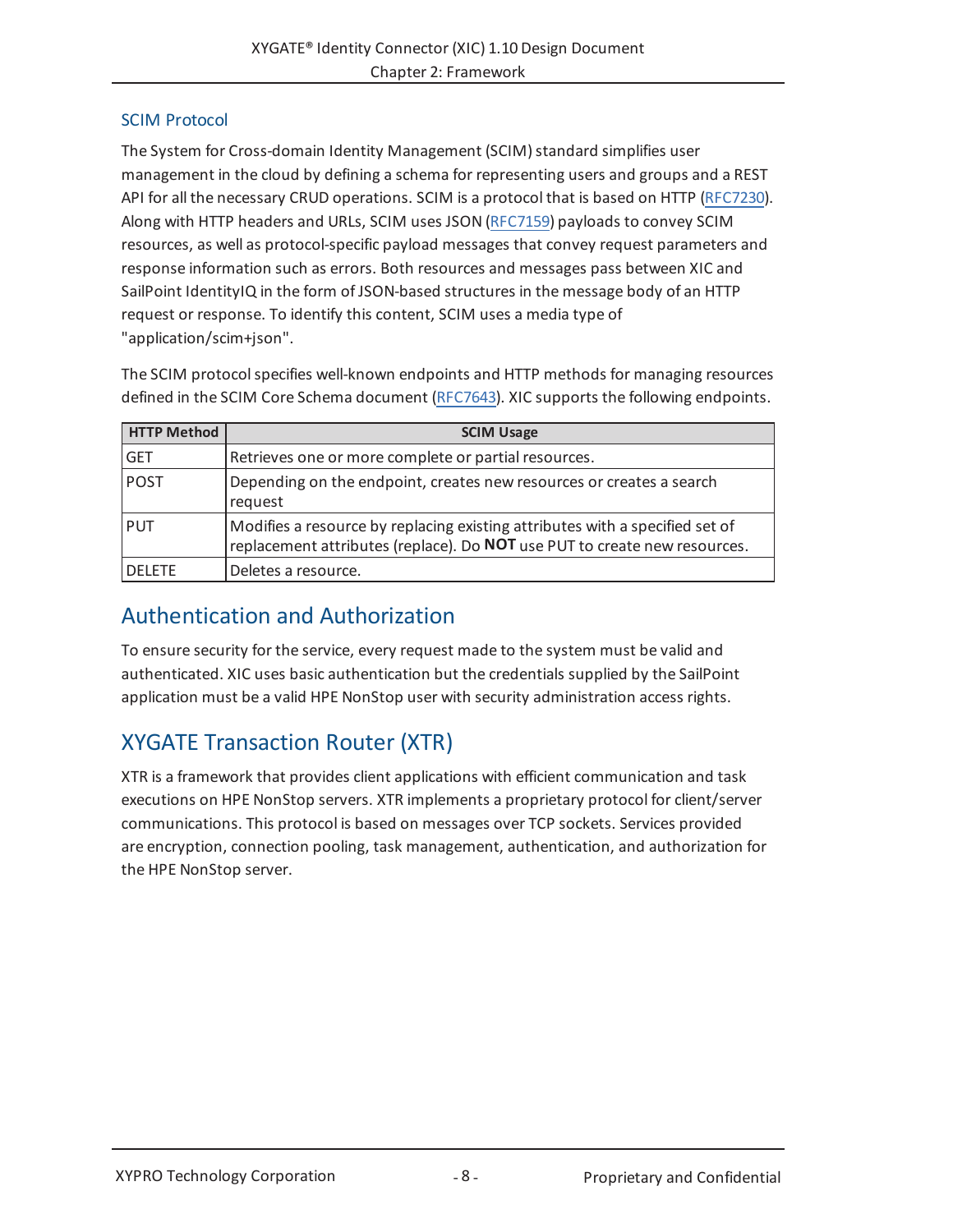## <span id="page-8-0"></span>Auditing and Logging

XIC audits and logs all requests for configured endpoints and records the following information:

- $\bullet$  Date and time
- Username and IP address of the requester
- Type of request the requester is trying to make
- If they have valid credentials to access the system
- If the request was successfully executed

XIC uses three different logs to record information for the service: **Audit**, **Error**, and **HTTP**.

- **Audit Log**: Contains information about the requester, the type of request, the data they are attempting to send, and if the request was successful.
- **Error Log**: Contains logs of any error that occurs while the service is running.
- **.** HTTP Log: Contains some audit and all error log information, step by step info of the request coming in, along with service specific information (e.g., what port its running on, the Process ID).

The following shows an example of an HTTP log.

| xic instance http - Notepad                  |                                                                                       | $\times$ |
|----------------------------------------------|---------------------------------------------------------------------------------------|----------|
| File Edit Format View Help                   |                                                                                       |          |
|                                              | 2017-12-21 09:30:33 INFO - Starting up Service: XIC instance                          |          |
| 2017-12-21 09:30:33 INFO - Process ID: 15524 |                                                                                       |          |
| 2017-12-21 09:30:33 INFO - Port: 9999        |                                                                                       |          |
| 2017-12-21 09:30:33 INFO -                   |                                                                                       |          |
| 2017-12-21 09:31:01 TNFO                     | - Request started from {requestHostName} for GET - 10.10.10.10:8888/NonStop/v2/Users  |          |
| 2017-12-21 09:31:05 INFO -                   | XTR initialized.                                                                      |          |
| 2017-12-21 09:31:05 INFO -                   | Successful authentication by nonstop.user.                                            |          |
| 2017-12-21 09:31:05 INFO -                   | Attempting to get all users                                                           |          |
| 2017-12-21 09:31:05 INFO -                   | Sending request to XTR                                                                |          |
| 2017-12-21 09:31:07 TNFO -                   | XTR request complete.                                                                 |          |
| 2017-12-21 09:31:07 INFO -                   | Successfully retrieved all users                                                      |          |
| 2017-12-21 09:31:07 INFO                     | - Request complete from {requestHostName} for GET - 10.10.10.10:8888/NonStop/v2/Users |          |
|                                              |                                                                                       |          |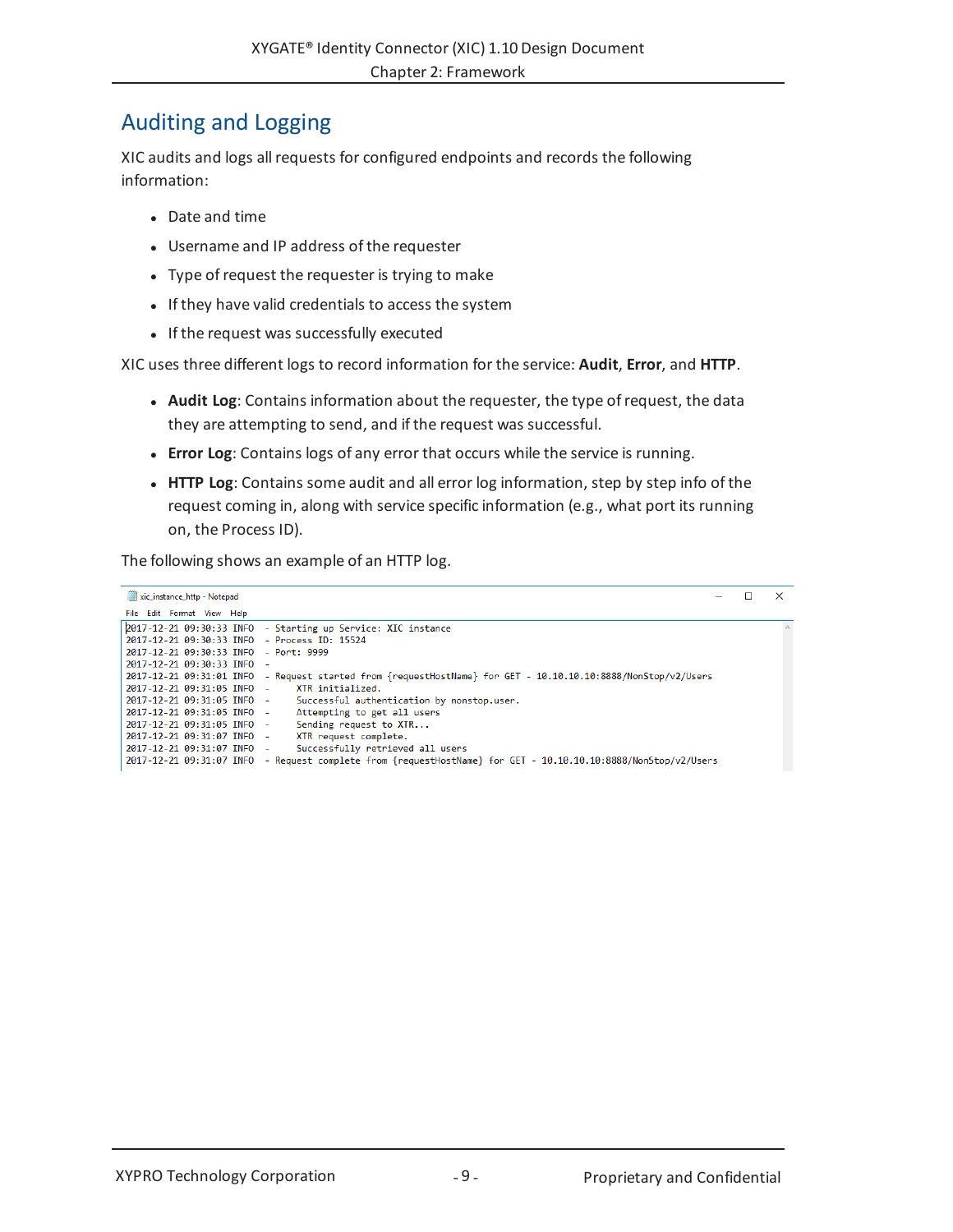# <span id="page-9-0"></span>Chapter 3: Functionality

All functionality of XIC is accessed through the service's endpoints. The base URL for the service is as follows:

### **https://<Service IP>:<Port>/NonStop/v2**

**Important:** The URL is case sensitive.

The table below lists the base SCIM endpoints XIC offers that are geared towards information about the service and provide for communication between XIC and SailPoint.

| <b>Functionality</b> | <b>HTTP Method Type</b> | <b>Endpoint</b>                   |
|----------------------|-------------------------|-----------------------------------|
| Schemas              | @GET                    | /NonStop/v2/Schemas               |
| Specific Schema      | @GET                    | /NonStop/v2/Schemas/{URL}         |
| Resources            | @GET                    | /NonStop/v2/ResourceTypes         |
| User Resource        | @GET                    | /NonStop/v2/ResourceTypes/User    |
| Service Config       | @GET                    | /NonStop/v2/ServiceProviderConfig |

**NonStop User URL**: com:xypro:nonstop:User

XIC extends the current SCIM user attribute list to cover most of the HPE NonStop user attributes. This provides complete control over a user and his or her assets on a NonStop system.

XIC supports the following attributes that are HPE NonStop user specific.

- Remote Password
- Username
- Text Description
- User-ID
- Guardian [Default] Security
- Owner
- Guardian [Default] [Sub]Volume
- Password
- Initial Directory
- User-Expires
- Initial Program
- Password Must Change
- Initial Progtype
- Password Expiry Grace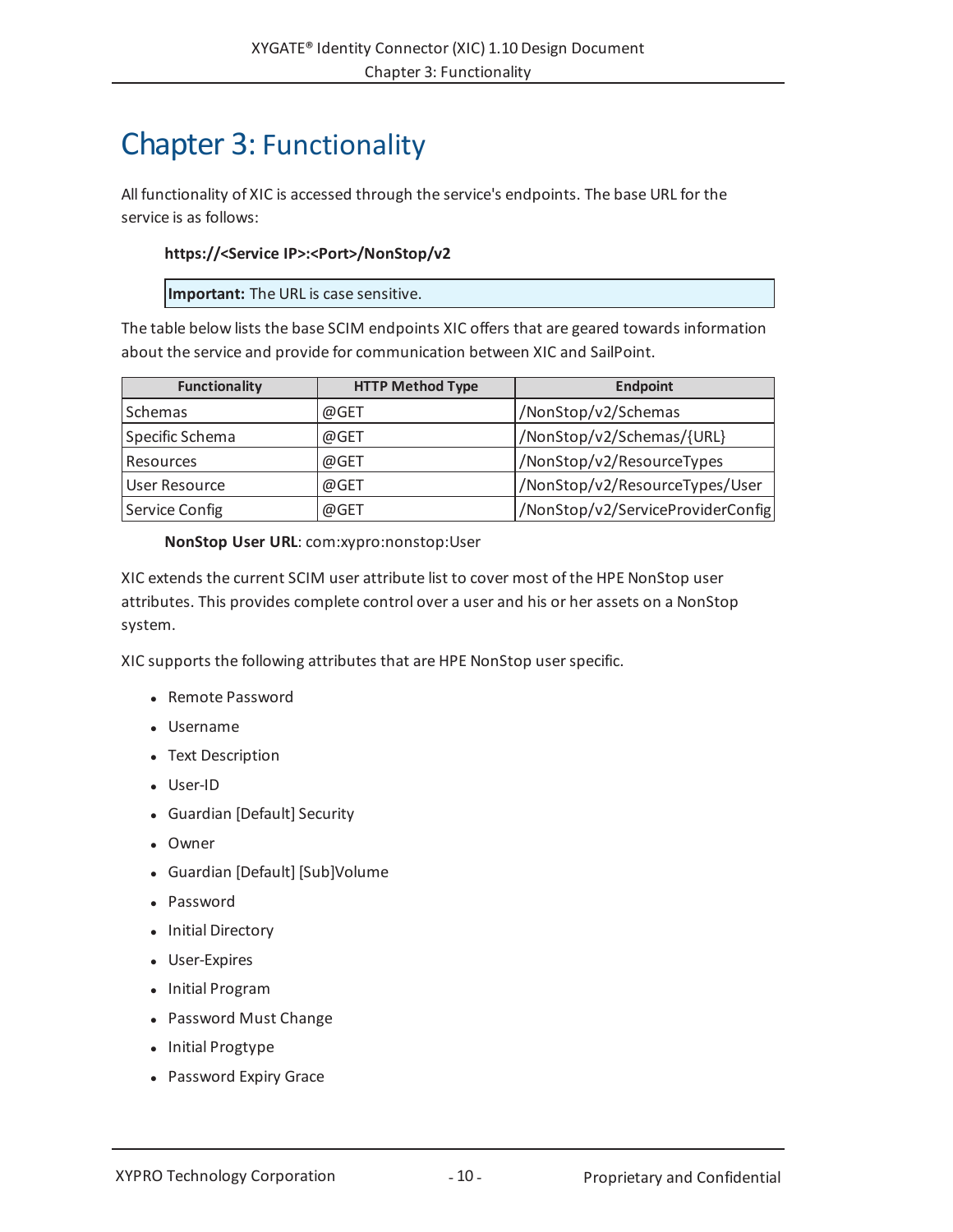- <sup>l</sup> CI Prog
- Password Expires
- $\bullet$  CI Lib
- Audit Authenticate Pass
- <sup>l</sup> CI CPU
- Audit Authenticate Fail
- CI Name
- Audit Manage Pass
- CI Swap
- Audit Manage Fail
- $\bullet$  CI PRI
- Audit User Action Pass
- CI Param Text
- Audit User Action Fail

The following HPE NonStop user-specific attributes are unsupported on XIC.

- Owner List
- Default Protection

## <span id="page-10-0"></span>Aggregation

XIC can aggregate user accounts from across your HPE NonStop servers into IdentityIQ. This provides a central and convenient repository that associates NonStop accounts with their enterprise identity.

| Functionality | <b>HTTP Method Type</b> | <b>Endpoint</b>        |
|---------------|-------------------------|------------------------|
| l All Users   | @GET                    | l/NonStop/v2/Users     |
| Specific User | @GET                    | /NonStop/v2/Users/{id} |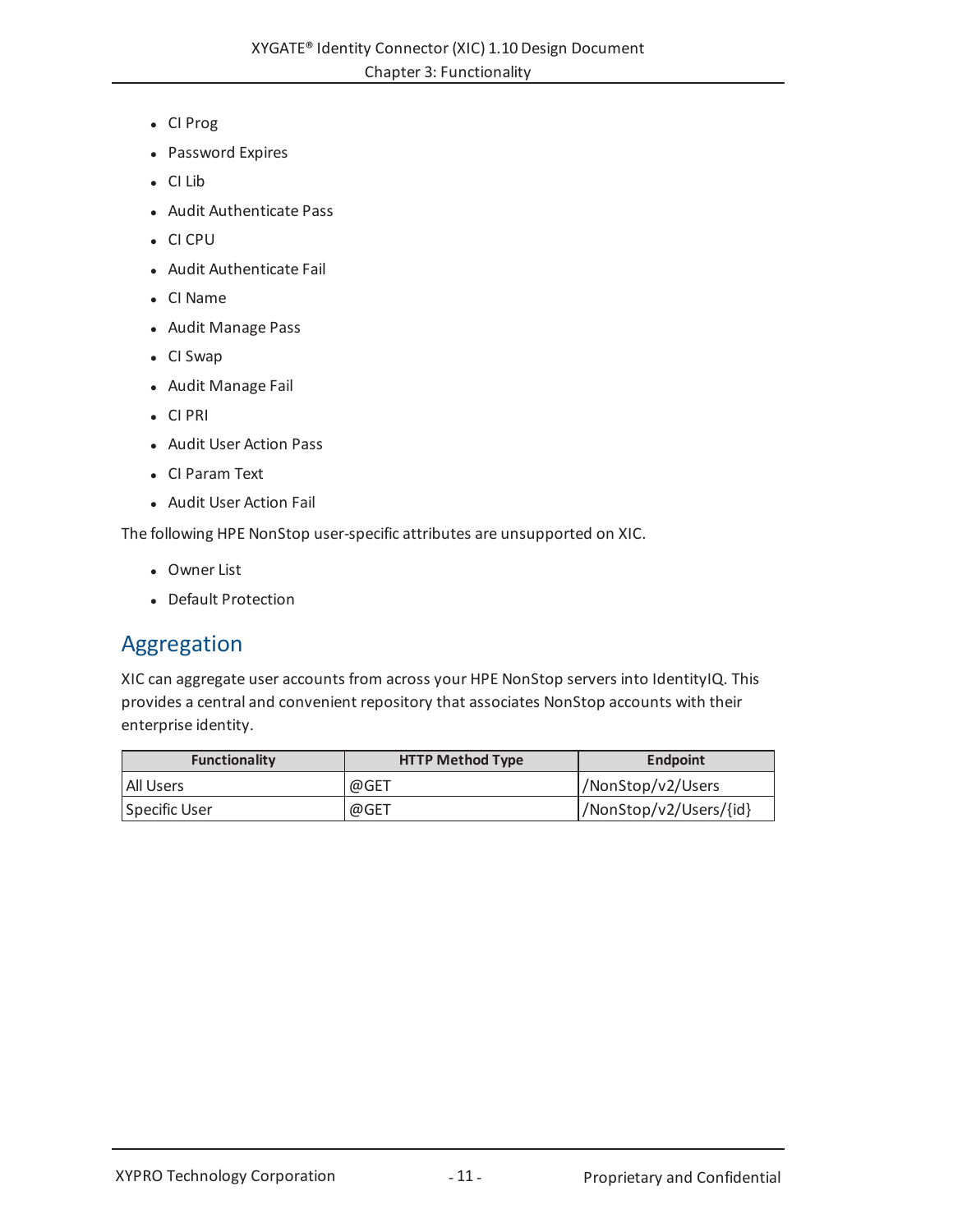# <span id="page-11-0"></span>Create/Delete

You can provision and de-provision users through SailPoint IdentityIQ. Nearly all attributes on the NonStop are completely configurable and available when provisioning a user.

**Note:** The only required attributes during a creation of a NonStop user are **USERNAME**, **USER-ID**, and **PASSWORD**.

| Functionality | <b>HTTP Method Type</b> | <b>Endpoint</b>         |
|---------------|-------------------------|-------------------------|
| Create        | @POST                   | /NonStop/v2/Users       |
| Delete        | @DELETE                 | //NonStop/v2/Users/{id} |

An example of a typical JSON object when creating a user is shown below:

```
{"schemas":["com:xypro:nonstop:User"],"USER-ID":"85,15",
"USERNAME":"nonstop.user","PASSWORD":"Pa$55W0rD"}
```
# <span id="page-11-1"></span>Freeze/Thaw Instantly

You can thaw (enable) or freeze (disable) accounts on the HPE NonStop through SailPoint IdentityIQ. This provides the ability to safely restrict or provide access to a given system with a single click.

| <b>Functionality</b> | <b>HTTP Method Type</b> | <b>Endpoint</b>         |
|----------------------|-------------------------|-------------------------|
| Freeze/Thaw          | @PUT                    | //NonStop/v2/Users/{id} |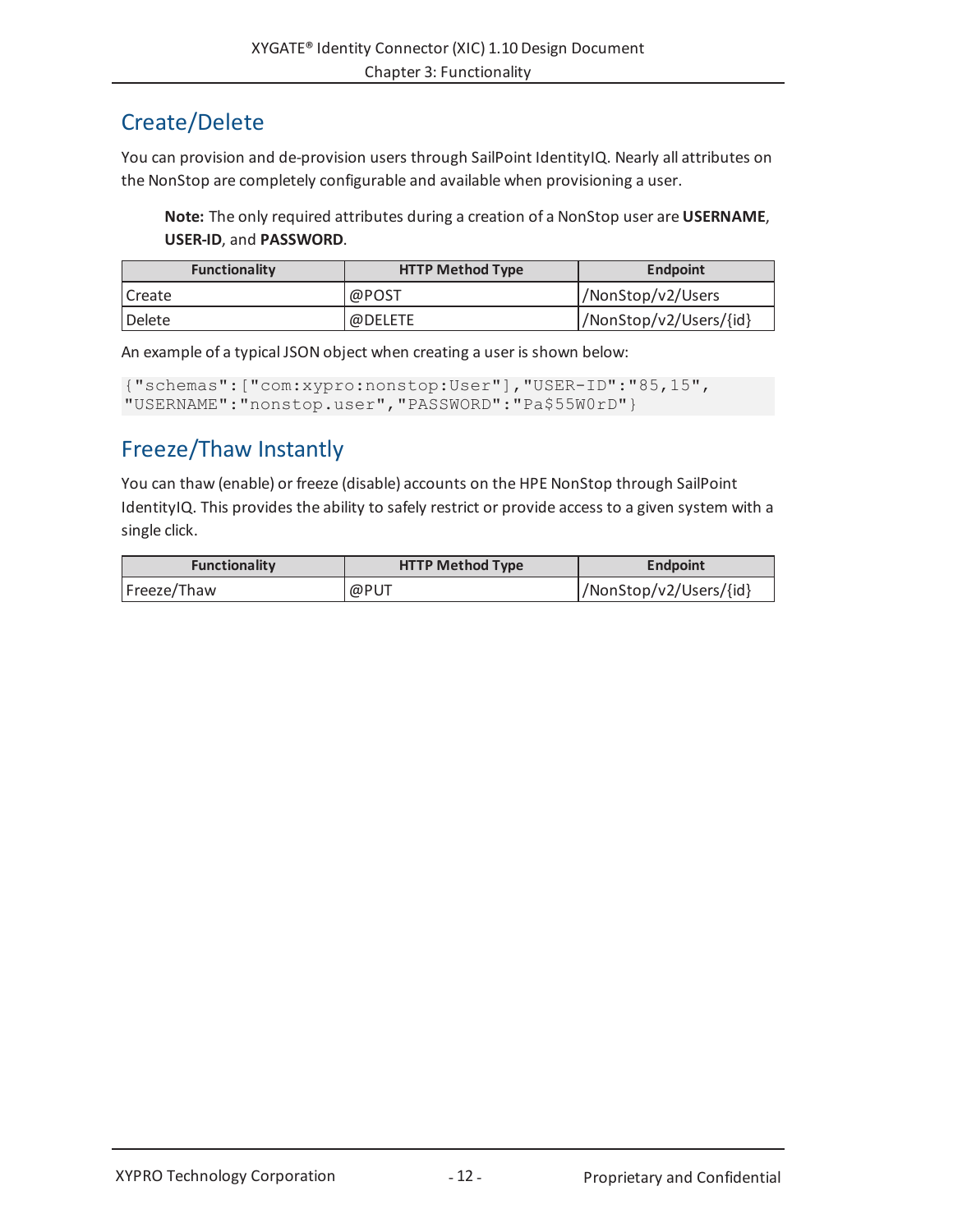# <span id="page-12-0"></span>Appendix A: Create/Get Request Example

The following is an example of a response object sent back from a Create/Get request from XIC to SailPoint IdentityIQ:

```
{"BINARY-DESCRIPTION LENGTH":"0",
"CI-PARAM-TEXT":"",
"GUARDIAN DEFAULT VOLUME":"$SYSTEM.NOSUBVOL",
"TEXT-DESCRIPTION":"",
"FROZEN/THAWED":"THAWED",
"CREATOR-USER-TYPE":"USER (255,255)",
"AUDIT-USER-ACTION-PASS":"NONE",
"PASSWORD-EXPIRES":"* NONE *",
"PASSWORD-MAY-CHANGE":"* NONE *",
"AUDIT-MANAGE-FAIL":"NONE","CI-CPU":"* NONE *",
"CI-PRI":"* NONE *",
"CI-LIB":"* NONE *",
"GROUP":" NONSTOP ",
"OWNER":"255,255",
"STATUS":"THAWED",
"CI-PROG":"* NONE *",
"INITIAL-PROGRAM":"",
"GUARDIAN DEFAULT SECURITY":"OOOO",
"INITIAL-DIRECTORY":"",
"LAST-LOGON":"* NONE *",
"USERNAME":" NONSTOP.USER",
"AUDIT-AUTHENTICATE-PASS":"NONE",
"CREATOR-NODENUMBER":"200",
"id":"21804",
"USER-ID":"85,44",
"AUDIT-MANAGE-PASS":"NONE",
"PASSWORD-MUST-CHANGE EVERY":"* NONE *",
"CI-NAME":"* NONE *",
"INITIAL-PROGTYPE":"PROGRAM",
"STATIC-FAILED-LOGON-RESET":"* NONE *",
"active":true,
"LAST-UNSUCCESSFUL-ATTEMPT":"* NONE *",
"AUDIT-AUTHENTICATE-FAIL":"NONE",
"AUDIT-USER-ACTION-FAIL":"NONE",
"CI-SWAP":"* NONE *",
"PASSWORD-EXPIRY-GRACE":"* NONE *",
"STATIC FAILED LOGON COUNT":"0",
"meta":{
     "CREATION-TIME":"2018-01-19T5:29:00",
     "location":"https://10.10.10.10:9099/NonStop/v2/Users/21804",
     "LAST-MODIFIED":"2018-01-19T5:29:00",
     "resourceType":"User"},
"schemas":["com:xypro:nonstop:User"],
"CREATOR-USER-NAME":"SUPER.SUPER",
"USER-EXPIRES":"* NONE *",
"PRIMARY-GROUP":" NONSTOP "}
```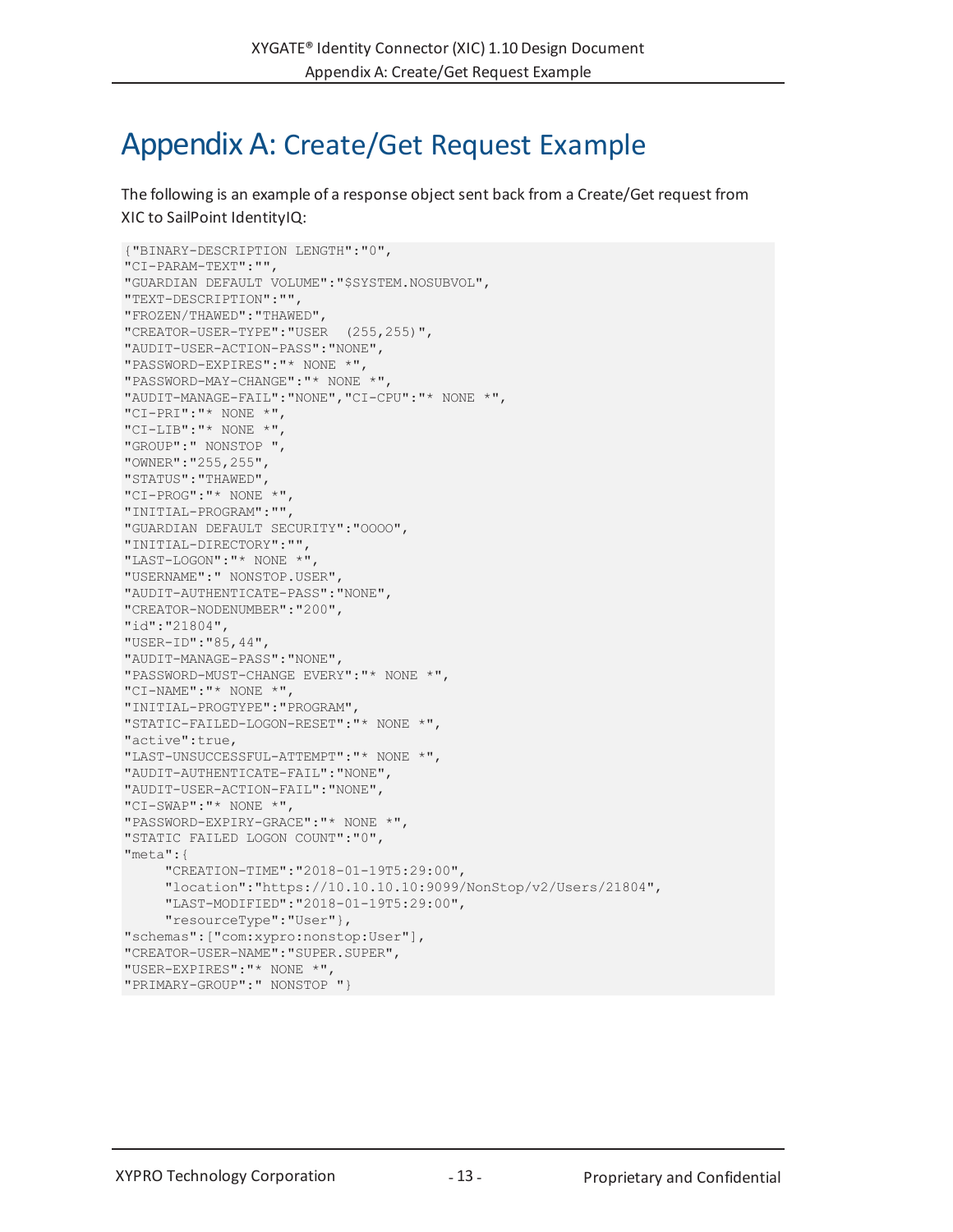# **Glossary**

#### <span id="page-13-0"></span>**A**

### **Account - SailPoint**

An identity's association to a specific application/system in SailPoint IdentityIQ.

### **Aggregation - SailPoint**

The pulling of all user accounts on a system through a SailPoint IdentityIQ task.

### **Application - SailPoint**

SailPoint IdentityIQ's way of configuring and connecting to a specific service/system.

### **Attribute**

A specific property for an account related to a given system.

**I**

#### **Identity - SailPoint**

A unique user that is associated with zero or more accounts.

### **IdentityIQ**

An open identity and access management platform developed by SailPoint.

#### **J**

### **JKS**

The Java Keystore (JKS) is the repository for security certificates used by XIC.

### **JSON**

JavaScript Object Notation. An object structure used by SCIM to carry user data from one system to the next. It is based on key value pairs.

### **N**

### **NonStop**

A fault tolerant server developed by Hewlett Packard Enterprise (HPE).